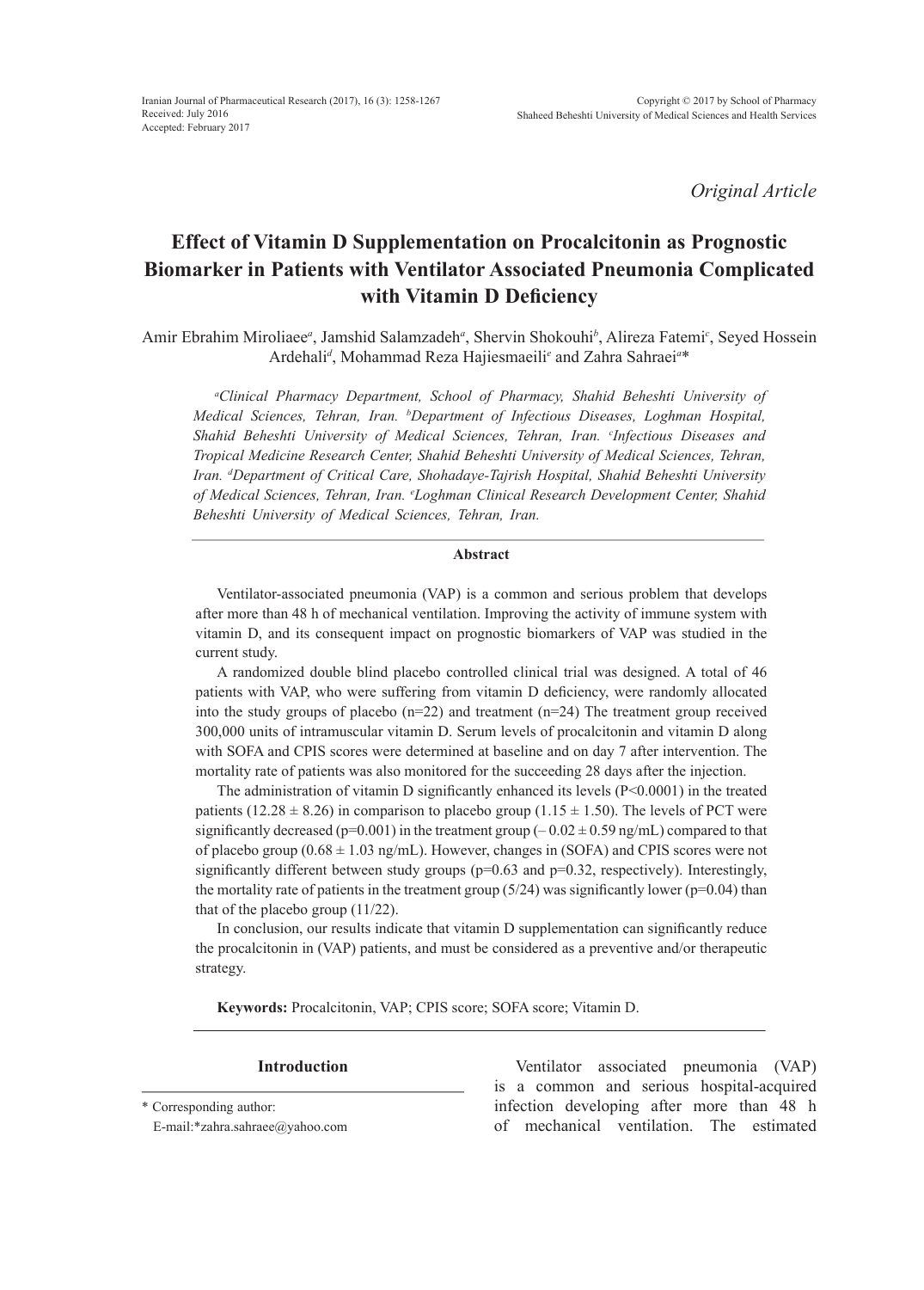incidence for this condition is 10-25%, while the all-cause mortality reaches 25-50% (1, 2). (VAP) is generally manifested by a progressive pulmonary infiltration and patients usually suffer from various symptoms such as fever, purulent discharge from trachea, leukocytosis, tachypnea , and reduced oxygenation (3).

Human airways are usually exposed to microbes and pollutants. This exposure is usually limited to the upper respiratory tract, and only during micro-aspiration, pathogenic microorganisms can enter the lower respiratory tract. Subsequently, the innate and adaptive immune system deals with the intruder microorganisms and eliminates or prevents from potential infections. However, in the case of immunity dysfunction, infections occur. Thus, in patients with weakened immune system, boosting the immune system must be considered as a preventive or therapeutic strategy (4, 5).

Supplementation of vitamin D has been confirmed to improve the immune status. Vitamin D receptors (VDRs) have been found on different immune cells such as neutrophils, macrophages, and dendritic cells. Vitamin D not only activates the T lymphocytes, but also reduces the secretion of pro-inflammatory cytokines such as TNF-α, interleukin-1 (IL-1), IL-6, IL-8 and IL-12 , resulting in improved function of the immune system and prevention of damages associated with hyper activation of inflammatory processes. Therefore, vitamin D is believed to have immune modulatory effects (6). Recently some other effects like neuroprotection by modulation of endothelial progenitor cells and  $(NF<sub>K</sub>B)<sup>1</sup>$  have been reported (7).

In the recent years, it has been reported that vitamin D deficiency is prevalent in both genders in Iran, reaching 85% of general population in Tehran (8, 9). This has been associated with the clothing habits in the society and a major lack of sea food in Iranian diet as well as air pollution. Furthermore, other studies have shown that vitamin D deficiency negatively affects the prognosis of patients with community acquired pneumonia. Moreover, it has been demonstrated that the treatment of vitamin D deficiency in children reduces the recurrence of pneumonia  $(10-12)$ .

Procalcitonin has been established as an infection marker due to its level increases in bacterial infections. In (VAP), macrophage alveoli that have phagocytized microorganism will release pro-inflammation cytokine such as TNF- $\alpha$  and IL-1 $\beta$  that will stimulate macrophage cells and lung neuroendocrine to produce (PCT). Sequential organ failure assessment (SOFA) score and clinical pulmonary infection score (CPIS) are among markers that have been suggested in the recent years for prediction of prognosis and outcome in patients with pneumonia. These three indices have also been confirmed to be useful in prediction of outcome for patients with hospital-acquired pneumonia.As.such, ssessment of patients for these indices can indicate appropriateness of treatments. Decrease in these scores is related to improvements in the health status of patients (13, 14). It has been shown that increase in PCT levels is associated with poor outcomes. In addition, its decline from day 3 to day 7 of diagnosis of (VAP) could act as a predictor for treatment response (15, 16). In patients with Community acquired pneumonia (CAP), treatment decisions aided by PCT guidance could result in a lower antibiotic use, hospital admission, and length of hospital stay (17). Similarly, the use of this biomarker can also reduce antibiotic use in patients with VAP (18). Procalcitonin is an inflammatory marker which is induced by pro-inflammatory cytokines Furthermore, vitamin D can result in a reduction of the pro-inflammatory cytokines and thus, is supposed to indirectly reduce procalcitonin levels in serum (6).

According to a report by Tellioglu *et al.*, administration of a single intramuscular mega dose (600,000 units) of vitamin D in elderly patients could improve vitamin D levels in a linear pattern, so that 100% of patients were maintaining optimal vitamin D levels at 12<sup>th</sup> week (19). This mega dose was also well tolerated and safe in the study population (19). Therefore, being judicious, we decided to use an intramuscular injection of a 300,000 units of vitamin D in the current study.

This study aims to investigate the effects of vitamin D administration on disease outcomes, and procalcitonin that plays as prognostic biomarker associated with mortality of patients with VAP.

<sup>1</sup> Nuclear factor kappa B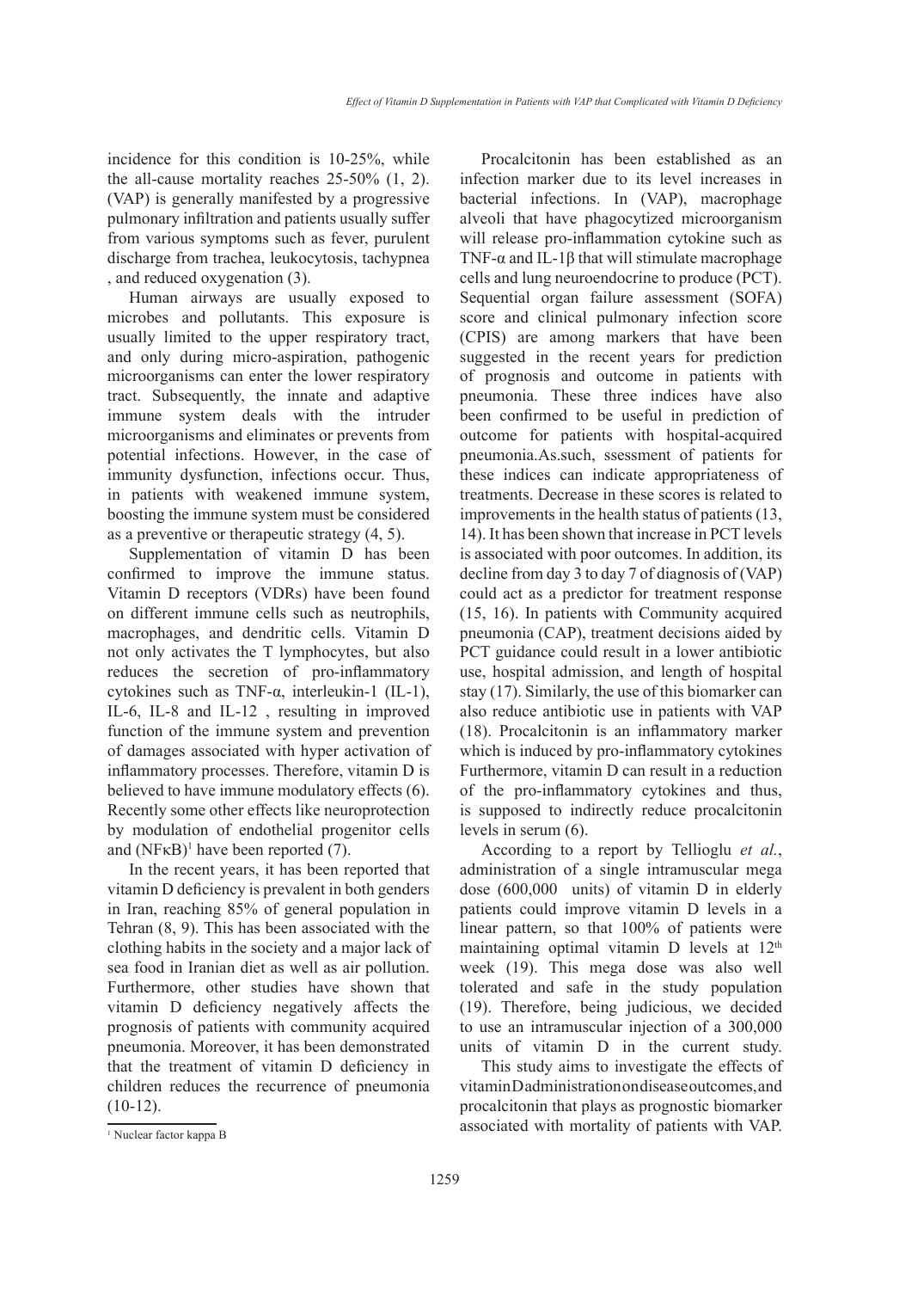#### **Experimental**

#### *Study design and participants*

A randomized double blind placebo controlled clinical trial was run in two university hospitals, Loghman-e-Hakim and Shohadaye Tajrish in Tehran, Iran. The subjects were >18 years old who had been diagnosed with VAP based on the following diagnostic criteria: The enrolled subjects showed new or progressive infiltrations in chest radiography within 48-72 h after mechanical ventilation and also had at least two of the three following criteria: 1) fever >38 °C, 2) leukocytosis or leukopenia (WBC<4000/ mcl or WBC>12000/mcl) 3) purulent respiratory secretions.

Subjects with chronic renal failure (GFR <30cc/min), pancreatitis, hepatic insufficiency with stage B or C of child-Pugh score, those with a history of cancer in the last 3 month or subjects undergoing chemotherapy, immune compromised patients, patients with VAP but with normal vitamin D levels ( $\geq$  30 ng/mL) and those with coagulopathy (INR>1.5 or PTT>2 times of normal range or plt<100000/mL) were excluded from the study. Furthermore, a written informed consent was obtained from the patients or their concerned family members. The study was approved by the ethics committee of Shahid Beheshti University of Medical Sciences, Tehran, Iran

This study was registered with (IRCT.IR) Iranian Registry of Clinical Trials, number IRCT2014112920134N1.

# *Sample size estimation and randomization*

Estimated sample size for each group was 23 patients, with  $\alpha=0.05$  and power=80%. Considering a 20% dropout rate, the total sample volume was raised to 28 in each group.

The "RAND" command of the Microsoft Excel® 2013, was used for randomized allocation of the patients in the two equal sized study groups  $(n=23)$ .

# *Procedure*

Eligible patients were randomly allocated into two study groups of treatment and placebo within 48 h after diagnosis of (VAP). Treatment group received intramuscular vitamin D, 300,000 units, and the placebo group received the same dosage form containing exact composition of drug formulation except vitamin D as the main ingredient. Before inclusion of the patients in the study and after checking for other inclusion and exclusion criteria, their serum level of 25-hydroxy vitamin D was determined. Those with vitamin D deficiency underwent procalcitonin level measurements and their medical and medication history along with (SOFA) score, CPIS score, Acute Physiology and Chronic Health Evaluation II (APACHE II) score, renal and hepatic function, the status of respiratory secretions, pneumonia-related clinical findings, complete blood count (CBC), temperature and vital signs were obtained and recorded before allocation into the study groups. Vitamin D level in subjects were divided into 4 categories:  $\leq 10$  ng/mL = severely deficient, 10- $20$  ng/mL = deficient,  $20-30$  ng/mL = insufficient, and >30 ng/mL as normal.

On the seventh day after intervention, serum 25-hydroxy vitamin D and procalcitonin levels as well as (SOFA) score and (CPIS) score were again determined. Pneumonia-related clinical findings also were checked.

On the first day based on empirical diagnosis, the antibiotic therapy of patients was done according to the Infectious Diseases Society of America (IDSA) guidelines. This was applied in both hospital settings. The therapeutic regiment for all patients included vancomycin plus carbapenem and ciprofloxacin aminoglycosides. In the case of lack of response to empirical therapy or based on the culture results, the treatment protocol was modified.

#### *Primary and secondary outcomes*

At the end of the study, the effect of vitamin D administration on the studied markers procalcitonin, (SOFA) score and (CPIS) score were evaluated as the primary outcomes. The morality rate among study subjecs were also recorded after 28 days as a secondary outcome.

## *Statistical analysis*

The statistical analyses with appropriate parametric, *i.e.* the student's t-test, and nonparametric, *i.e.* the Mann-Whitney U test, for quantitative data, and the Chi-square test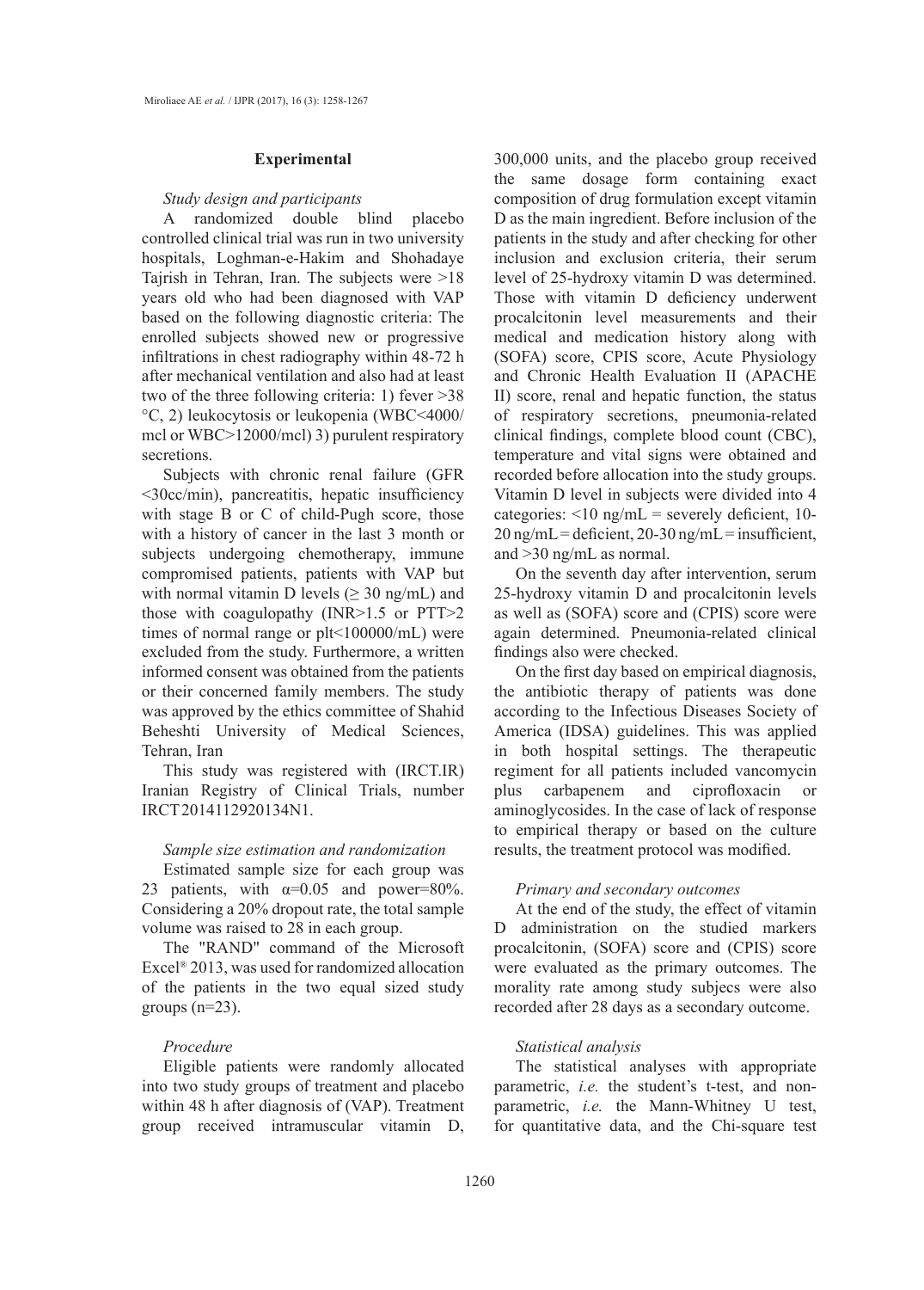

**Figure 1**. Flow chart of the trial.

or Fisher exact test for qualitative data, were performed using Statistical Package for Social Sciences (SPSS) version 18.0.

### **Results**

Fifty three (VAP) patients with desirable criteria were evaluated from October 2014 till July 2015 Tow subjects were excluded from the study due to normal vitamin D levels. From 51 patients enrolled in the study, 5 patients died before day  $7<sup>th</sup>$ , and as such, 46 patients including 29 males and 17 females could complete the study, 22 in placebo and 24 in the treatment groups. Flow diagram of the study is presented in the Figure 1.

Among the severity score and mortality estimation tools used in this study, the baseline (APACHE) II score was significantly lower in the placebo group compared to treatment group (p=0.02). For the baseline (SOFA) and CPIS, as a surrogate tool to aid the diagnosis of VAP,

differences were not statistically significant (p=0.63 and 0.32, respectively). Other baseline parameters did not show any significant difference between two groups. (Table 1)

One week after administration of intramuscular vitamin D, its serum levels in the treatment group increased dramatically (12.28  $\pm$  8.26) (p<0.0001). In 19 patients, vitamin D levels increased by one level  $(9.11 \pm 4.4)$ , in 5 patients, it increased by two levels  $(24.3 \pm 8.8)$ , so that in 12 patients, vitamin D levels became normal. As mentioned in the method, vitamin D level has been categorized between severe deficiency and normal into 4 level. This is while in placebo group, no significant change  $(p=0.78)$ in vitamin D levels was noted  $(1.15 \pm 1.50)$  and in 2 patients vitamin D levels dropped by 1 level (Figure 2 and 3).

In the treatment group, procalcitonin levels dropped significantly from the first (baseline) to  $7<sup>th</sup>$  day of study, while in the placebo group, its levels were shown to increase significantly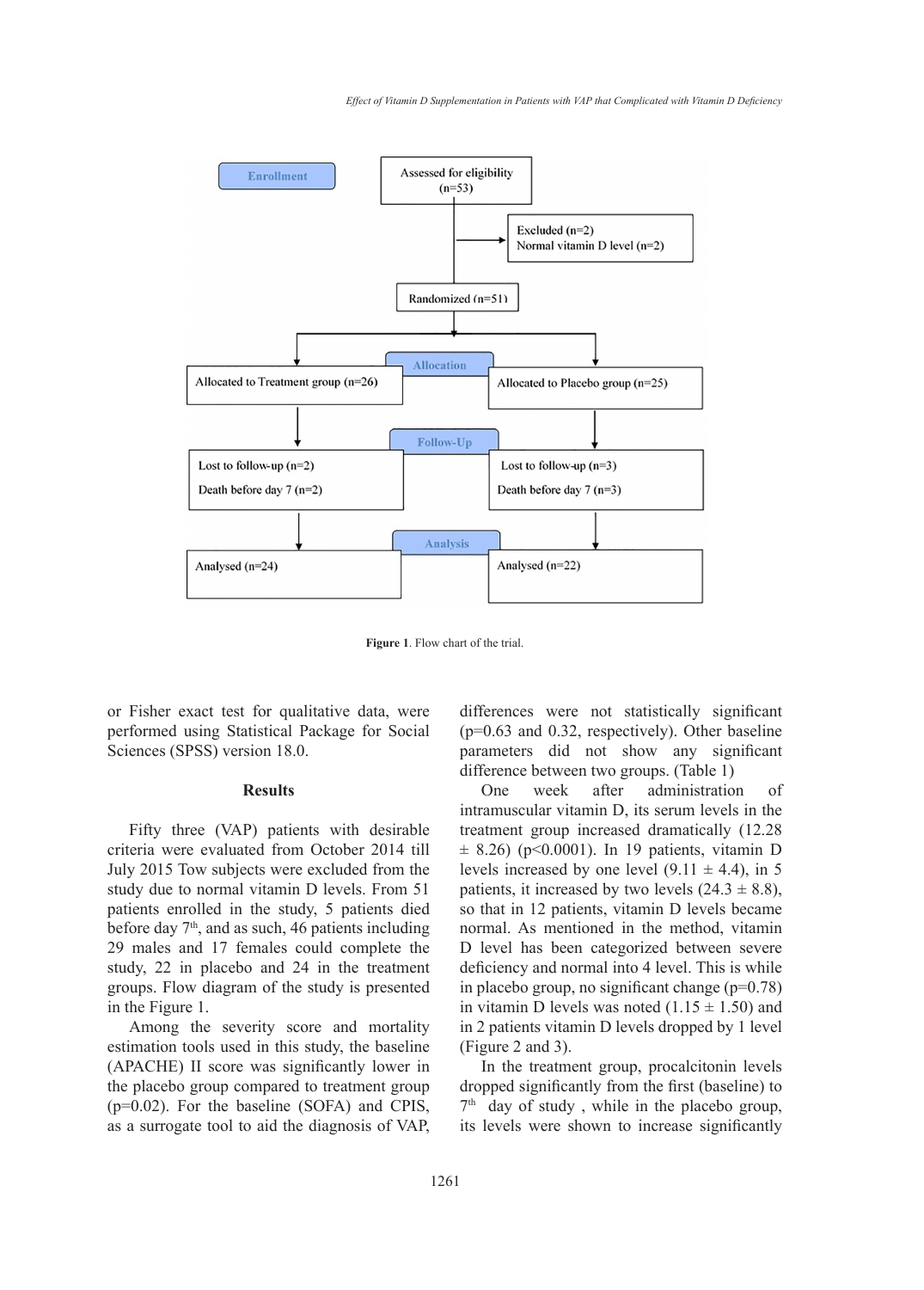| Parameter                 | Placebo group<br>(Mean $\pm SD$ )  | <b>Treatment group</b><br>(Mean $\pm SD$ ) | $P$ -value | 95 % Confidence<br>interval |
|---------------------------|------------------------------------|--------------------------------------------|------------|-----------------------------|
| Age (year)                | $56.45 \pm 20.70$                  | $57.83 \pm 18.84$                          | 0.68       |                             |
| Gender                    | $13 \text{ (M)}$ , $9 \text{ (F)}$ | $16 \,(M), 8 \,(F)$                        | 0.6        | ۰                           |
| Weight $(Kg)$             | $70.73 \pm 7.66$                   | $74.58 \pm 11.01$                          | 0.18       | $[-9.54, 1.83]$             |
| Vitamin $D$ (ng/mL)       | $19.5 \pm 4.60$                    | $17.12 \pm 6.11$                           | 0.15       | $[-0.86, 5.61]$             |
| SOFA score                | $7 \pm 1.70$                       | $7 \pm 1.02$                               | 0.63       |                             |
| CPIS score                | $7.64 \pm 0.79$                    | $7.83 \pm 0.76$                            | 0.32       |                             |
| $PCT$ (ng/ mL)            | $0.67 \pm 0.88$                    | $0.53 \pm 0.61$                            | 0.91       |                             |
| <b>APACHE II score</b>    | $21.45 \pm 5.69$                   | $25.12 \pm 4.49$                           | 0.02       | $[-6.70, -0.63]$            |
| WBC (count/mL)            | $13153.5 \pm 5742.7$               | $10357.1 \pm 4484.5$                       | 0.8        | $[-5982.1, 387.4]$          |
| Temperature $(^{\circ}C)$ | $37.77 \pm 0.77$                   | $38.1 \pm 0.75$                            | 0.81       | $[-.2, 0.74]$               |

**Table 1.** The demographic and baseline study variables in the study groups.

SD: Standard Deviation; M: Male; F: Female; Kg: Kilogram; ng: Nanogram; mL: Milliliter; WBC: White blood cell; °C: Degree Celsius.

 $(p=0.001)$ . (Table 2 and Figure 4).

Changes in (SOFA) and (CPIS) scores between the treatment and placebo groups were not significant ( $p=0.37$  and  $p=0.46$ , respectively). Although, (SOFA) score had a marginal improvement in the treatment group, the difference was not significantly different. Also there were a greater reduction in the fever and (WBC) count of the treatment group compared to those of the placebo group; however, no significant difference between two groups were obtained (Table 3).

Within 28 days after vitamin D administration, the mortality of patients in the treatment group (5/24) was significantly lower than that of the placebo group  $(11/22)$  (p=0.04). Since the mortality of patient is also dependent on the organism underlying the infection and therapeutic regiment, these parameters were also taken into consideration; however, no significant difference was found. The dominant microorganism in both groups was Acinetobacter followed by Klebsiella and multi-drug-resistant *Staphylococcus aureus* (MDRS). (Table 4)

The therapeutic regime was modified for one patient in the treatment group and for three patients in the placebo group. In the rest of the patients, after the culture results, de-escalation took place. The main modification in the therapeutic regime was the addition of colistin.

#### **Discussion**

In this randomized double blind placebo control study, we tried to assess the effect of vitamin D supplementation on prognostic marker and tools of mortality in (VAP) patients. The main hypothesis was reduction of prognostic biomarker of mortality in these patients by using of anti-inflammatory and immune modulatory effects of vitamin D.

The current study indicated that vitamin D deficiency is prevalent in the studied (VAP) patient population (96%) and that administration of a high dose vitamin D could restore its levels in patients significantly. The principal results of this study was that vitamin D administration could reduce procalcitonin levels in the serum of (VAP) patients, which was also correlated with a lower mortality rate in the intervention group versus placebo These observations were independent of the type of microorganism causing the infection Therefore, vitamin D supplementation can be considered as an appropriate therapeutic strategy in these patients.

In previous studies focusing on vitamin D deficiency in healthy individuals in various cities in Iran, 75-85% of people were found to have vitamin D levels lower than normal (8, 9) They concluded that vitamin D deficiency can be caused by skin complexion, inadequate exposure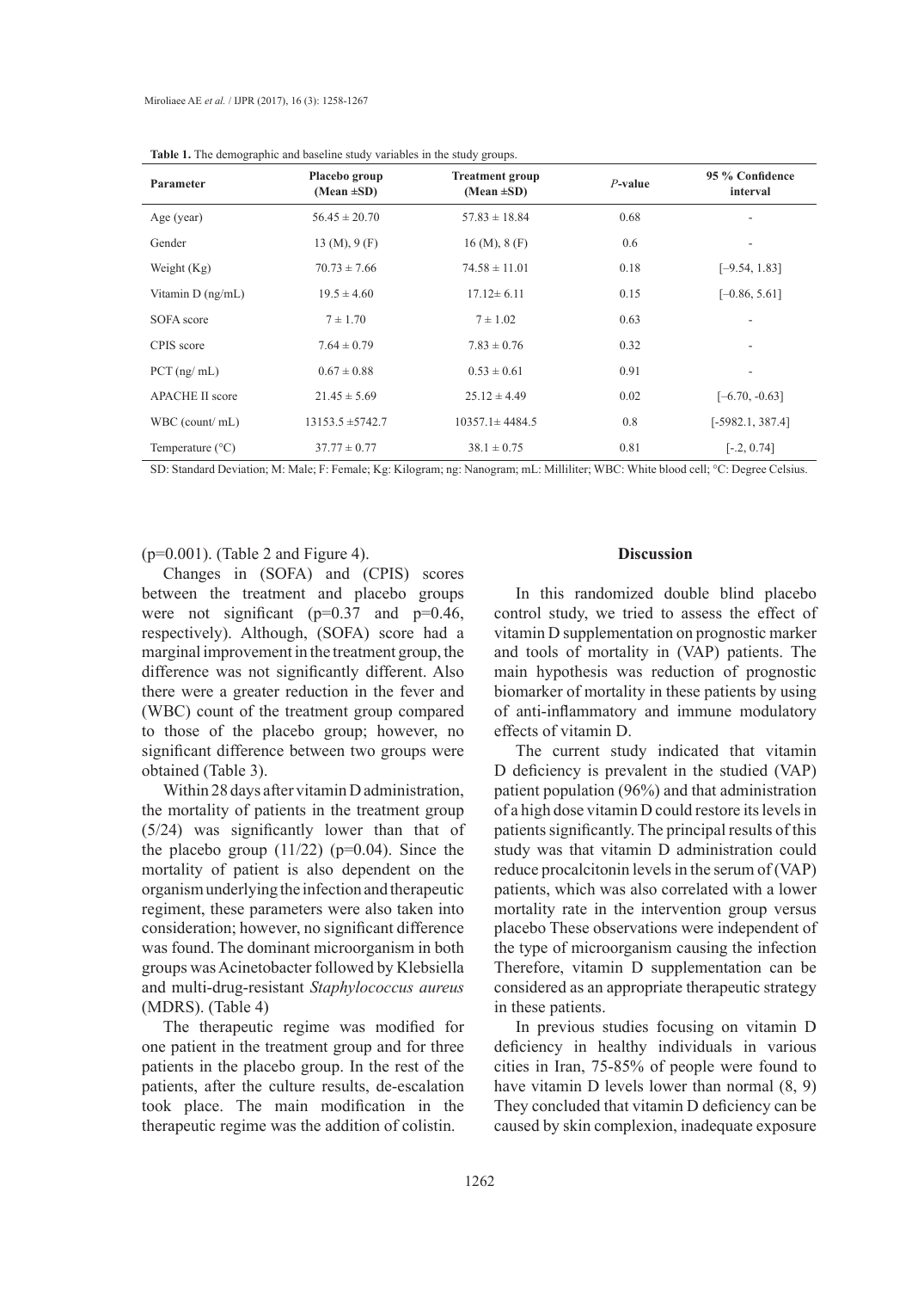

**Figure 2.** Numbers of patients in each vitamin D level in placebo group at baseline and at  $7<sup>th</sup>$  day of treatment. Figure 2. Nu



Figure 3. Numbers of patients in each vitamin D level in treatment group at baseline and at  $7<sup>th</sup>$  day of treatment. day of treatment.



**Figure 4.** Procalcitonin plasma level from baseline till the  $7<sup>th</sup>$  day after vitamin D administration. (Mean  $\pm$ SE).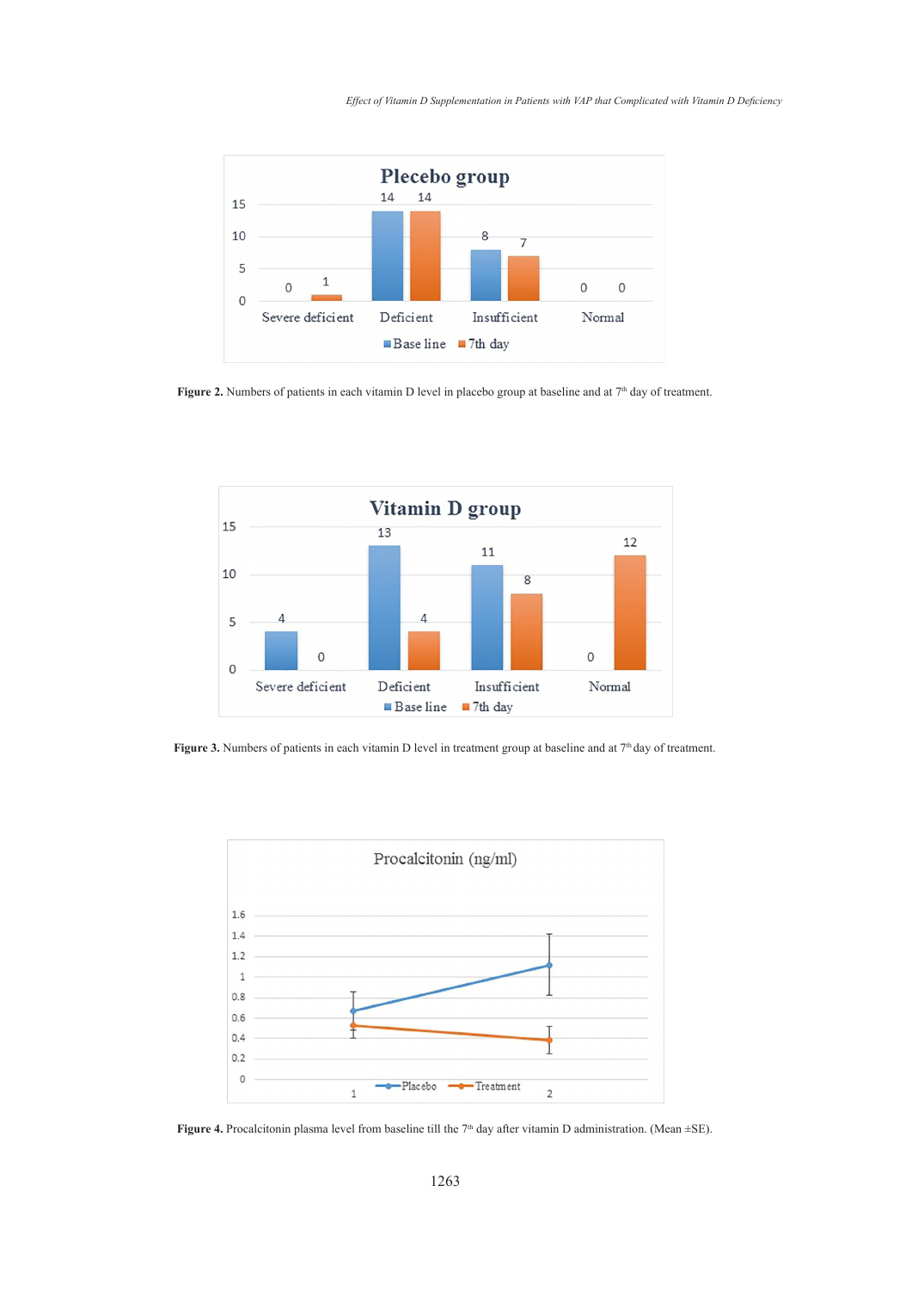| <b>Parameter</b>                 | Placebo group (mean $\pm$ SD) | Treatment group (mean $\pm$ SD) | Significance |
|----------------------------------|-------------------------------|---------------------------------|--------------|
| Procalcitonin baseline (ng/mL)   | $0.67 \pm 0.88$               | $0.53 \pm 0.61$ ng/mL           | $P=0.91$     |
| Procalcitonin 7th day (ng/mL)    | $1.12 \pm 1.40$               | $0.39 \pm 0.63$                 | $P = 0.001$  |
| Procalcitonin difference (ng/mL) | $0.68 \pm 1.03$               | $-0.02 \pm 0.59$                | $P=0.001$    |

**Table 2.** Procalcitonin levels in the treatment and placebo groups at baseline and at the  $7<sup>th</sup>$  day after vitamin D administration.

SD: Standard deviation; ng: Nanogram; mL: Milliliter.

to the sun, vegetarian diets, low consumption of sea food, lack of vitamin D food fortification program, and air pollution (8) Accordingly, the deficiency in chronic or hospitalized patients was already expected. Several approaches such as daily vitamin intake or administration of an annual high dose have been tried for replenishing vitamin D levels in individuals (19-22).

Ilahi *et al*. have shown that intramuscular administration of a 100,000 unit vitamin D, can increase chole calciferol levels to its peak levels within 1 week (23). In recent trials even one injection of 600,000 units of vitamin d, for rapid correction of its deficiency have been used effectively, without any significant adverse event in Schizophrenic patients (24). In the current study, similar results were obtained confirming that vitamin D levels can be restored within one week after its administration.

Recent studies have also shown that procalcitonin is a prognostic biomarker in patients with community acquired pneumonia (CAP) It has been shown that the decreasing trend of this marker in days 3-7 of the treatment can guide the antimicrobial regimen from parenteral to oral regimen, or decision making on discharging patient from hospital. When this marker is used along with other laboratory

parameters such as (CRP) and (WBC) patient outcome can be predicted more precisely (17). Procalcitonin levels is now considered as a marker for determining pneumonia severity as well as the antibiotic choice and hospitalization decisions in patients with (CAP) (13, 15, 18). Procalcitonin levels are usually increased in bacterial infections, but not in viral infections. This biomarker can thus be potentially used to reduce the use of antibiotics in non-bacterial infections (18). It is also routinely used for determining the therapeutic protocol for patients with sepsis. Currently, procalcitonin evaluation has been included in guidelines for treatment of patients with sepsis (25).

Several studies have focused on evaluating PCT as a biomarker in assessment of health status of patients with (VAP) and the treatment outcome. Cleophas *et al*. have shown that if PCT is  $> 5$  ng/mL in day 3 and  $> 0.5$  ng/mL in day 7 of the treatment, it can be used to predict bad prognosis for VAP patients with 88.5% sensitivity and 53.2 Specificity on day 3 and 96.3% sensitivity and 66.7% Specificity on day 7 (16). In another study by Seligman *et al*. the reduction of PCT to  $\leq$  0.47 ng/mL on day 4 of the treatment has been associated with reduced mortality of patients. In this study, among

|  | <b>Table 3.</b> Differences of study outcomes between study groups at baseline and the 7th day after vitamin D administration. (Mean $\pm$ SD). |  |  |  |
|--|-------------------------------------------------------------------------------------------------------------------------------------------------|--|--|--|
|--|-------------------------------------------------------------------------------------------------------------------------------------------------|--|--|--|

| <b>Parameter</b>          | <b>Treatment group</b> | Placebo group   | Significance  |
|---------------------------|------------------------|-----------------|---------------|
| SOFA score                | $0.58 \pm 1.25$        | $0.09 \pm 2.60$ | $P = 0.37$ *  |
| CPIS score                | $1.92 \pm 1.53$        | $1.5 \pm 1.80$  | $P = 0.46$ *  |
| <b>WBC</b>                | $3714.3 \pm 3900$      | $2077 \pm 6582$ | $P = 0.57$ ** |
| Temperature $(^{\circ}C)$ | $.99 \pm 1.1$          | $.03 \pm 1.3$   | $P = 0.2$ **  |

Data analyzed by Mann-whitney \* or T-test \*\* (SOFA) Sequential organ failure assessment; CPIS: Clinical pulmonary infection score; WBC: White blood cell; °C: Degree Celsius.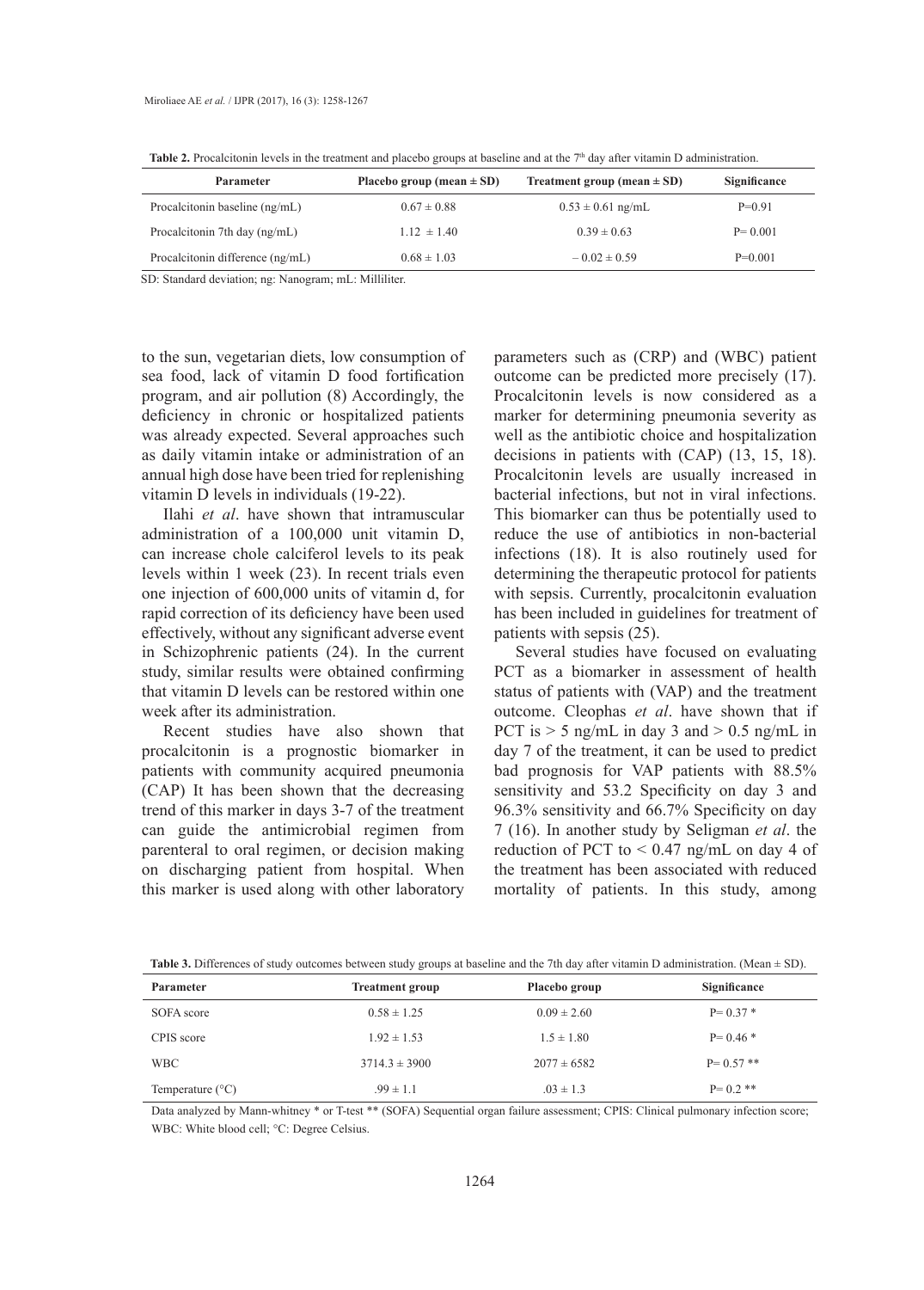| Organism                | Treatment group (n) | Placebo group (n) | Significance |
|-------------------------|---------------------|-------------------|--------------|
| Acinetobacter baumannii |                     | 10                | $0.4*$       |
| Klebsiella pneumoniae   |                     | 4                 | $0.7**$      |
| Staphylococcus aureus   |                     |                   | $0.4**$      |
| Enterobacter species    |                     |                   | $1 * *$      |
| Pseudomonas Aeruginosa  |                     |                   | $1 * *$      |
| Negative culture        |                     |                   | **           |

**Table 4.** The dominant microorganisms causing infection in the study groups.

Data analyzed by the Fisher's exact test\* or Chi- square test\*\*.

other markers such as CRP, copeptin and MR-PROANP, PCT was recognized as the most precise marker for predicting the mortality of patients (13). In another study on prognostic markers in patients with (VAP), procalcitonin reduction was significantly associated with reduced mortality rate in patients, so that a significant reduction in procalcitonin levels from day 4 of the treatment was related to survival with an odds ratio of 4.43 (95% confidence interval: 1.08 to 18.18) (26).

In the current study, (PCT) levels reached below 0.5 ng/mL on day 7 of the treatment, which can be a representative of improved outcome in treated patients. However, in the placebo group, procalcitonin levels not only did not drop, but also showed an increasing trend with an average of two-fold higher than the cut points reported by the previous studies (16) .which is well in line with the higher rate of mortality in this group.

Khoo *et al*. in a review article has cited that vitamin D receptors are present in different immune cells such as dendritic cells, monocytes and neutrophils. Interaction of vitamin D with its receptors can lead to a reduction in secretion of inflammatory cytokines such as IL-1, IL-6, IL-8, IL-12 and TNF-a herefore, vitamin D can indirectly decrease procalcitonin levels by reduction of these inflammatory mediators (6). The results of the current study confirmed the beneficial effects of vitamin D in reducing procalcitonin levels in (VAP) patients, which is in accordance with the mechanism of actions described above.

Yang *et al.* have shown that a reduction in (CPIS) score in patients with pneumonia can be an indicator applied to choose the appropriate antimicrobial treatment for the subjects and to predict their mortality rate (27). In a study by Luna *et al*. it was demonstrated that the reduction of CPIS score to below 6 in days 3-5 of the treatment is an indicator of reduced mortality in patients (28). In the current study, the reduction of this marker in both groups was similar, and in none of the treatment groups, (CPIS) score average was below 6 on day 7 of the treatment. Similarly, in a study by Seligman *et al*. no correlation between the reduction of CPIS score and patient mortality was noted (13).

Povoa *et al.* have reported that (SOFA) score on day 1 can predict mortality in patients with VAP. In this study, (SOFA) score was significantly lower in surviving patients (29). Although, no significant difference in (SOFA) score was found between the two patient groups, an improving trend was noted in the patients received vitamin D. Reasons for the lack of significant relationship between (SOFA) score in the two study groups can be the small sample size as well as the limited duration of the study.

It was also shown that the most dominant microorganisms responsible for infection in patient with (VAP) were gram-negative bacteria. This is in compliance with previous studies in which gram-negative bacteria were responsible for (MDR) infections in hospitalized patients (30, 31). This issue has created the necessity for using broad-spectrum antibiotics such as colistin that is now being increasingly used for treatment of these infections.

Finally, it must be noted that vitamin D administration is correlated with the reduced mortality rate of patients with (VAP). This effect was independent of microorganism causing the infection and the therapeutic regiment.

In conclusion, our study revealed that (VAP)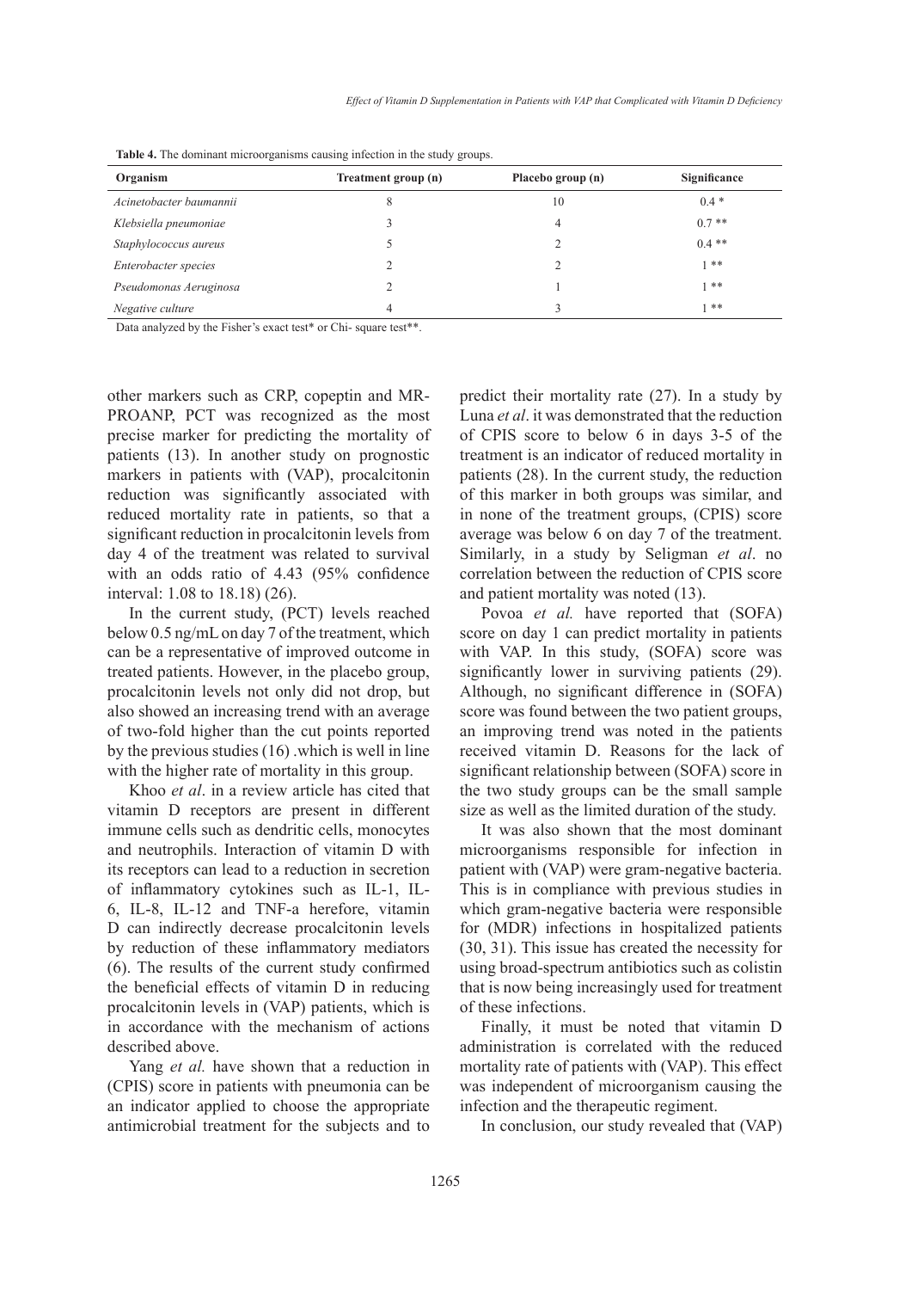patients who suffer from vitamin D deficiency can benefit from a high-dose vitamin D injection. Its favorable impact was documented by reduced PCT levels and mortality rate in the intervention group compared to those of the placebo group. Further studies to clarify any relationship between mortality rate and vitamin D supplementation in (VAP) patients, with a larger sample size and for a longer follow-up period are recommended.

#### **Acknowledgments**

the authors wish to thank Gholhak and Khatam ol Anbia laboratories, for collaboration in this trial.

#### **References**

- Chastre J and Fagon J-Y. Ventilator-associated (1) pneumonia. *Am. J. Respir. Crit. Care. Med.* (2002) 165: 867-903.
- (2) Society AT and America IDSo. Guidelines for the management of adults with hospital-acquired, ventilator-associated, and healthcare-associated pneumonia. *Am. J. Respir. Crit. Care. Med.* (2005) 171: 388-416.
- (3) Meduri G. Diagnosis and differential diagnosis of ventilator-associated pneumonia. *Clin. Chest. Med*. (1995) 16: 61-93.
- Wunderink RG and Waterer GW. Community-acquired (4) pneumonia: pathophysiology and host factors with focus on possible new approaches to management of lower respiratory tract infections. *Infect. Dis Clin. North. Am*. (2004) 18: 743-59.
- (5) Mason CM and Nelson S. Pulmonary host defenses and factors predisposing to lung infection. *Clin. Chest. Med.* (2005) 26:11-7.
- (6) Khoo AL, Chai L, Koenen H, Joosten I, Netea M and Van der Ven A. Translating the role of vitamin D3 in infectious diseases. *Crit. Rev. Microbiol*. (2012) 38: 122-35.
- (7) Mormile R. Vitamin D Intake and its Protective Role in Multiple Sclerosis: The Checkmate to Survivin? *Iran. J. Pharm. Res*. (2016) 15: 383-4.
- (8) Heshmat R, Mohammad K, Majdzadeh S, Forouzanfar M, Bahrami A and Omrani GR. Vitamin D deficiency in Iran: A multi-center study among different urban areas. *Iran. J. Public Health* (2008) 37: 72-8.
- Rahnavard Z, Eybpoosh S, Homami MR, Meybodi (9) HA, Azemati B, Heshmat R and Larijani B. Vitamin D deficiency in healthy male population: results of the Iranian multi- center osteoporosis study. *Iran. J. Public. Health* (2010) 39: 45-52.
- (10) Aregbesola A, Voutilainen S, Nurmi T, Virtanen JK, Ronkainen K and Tuomainen T-P. Serum

25-hydroxyvitamin D3 and the risk of pneumonia in an ageing general population. *J. Epidemiol. Community Health* (2013) 67: 533-6.

- $(11)$  Pletz MW, Terkamp C, Schumacher U, Rohde G, Schütte H, Welte T, Bals R and CAPNETZ-Study Group. Vitamin D deficiency in community-acquired pneumonia: low levels of 1, 25 (OH) 2 D are associated with disease severity. *Respir. Res*. (2014) 15: 53.
- Manaseki Holland S, Qader G, Isaq Masher M, Bruce (12) J, Zulf Mughal M, Chandramohan D and Walraven G. Effects of vitamin D supplementation to children diagnosed with pneumonia in Kabul: a randomised controlled trial. *Trop. Med. Int. Health* (2010) 15: 1148-55.
- $(13)$  Seligman R, Seligman BGS and Teixeira PJZ. Comparing the accuracy of predictors of mortality in ventilator-associated pneumonia. *J. Bras. Pneumol*. (2011) 37: 495-503.
- (14) Ramírez P, Ferrer M, Gimeno R, Tormo S, Valencia M, Piner R, Menendez R and Torres A. Systemic inflammatory response and increased risk for ventilator-associated pneumonia: a preliminary study. *Crit. Care Med*. (2009) 37: 1691-5.
- $(15)$  El Halim AA, Attia A, Zytoun T and Salah HE. The Diagnostic and Prognostic Value of Serum Procalcitonin among Ventilator Associated Pneumonia Patients. *Open. J. Respir. Dis* (2013) 3:73.
- $(16)$  Rumende CM and Mahdi D. Role of combined procalcitonin and lipopolysaccharide-binding protein as prognostic markers of mortality in patients with ventilator-associated pneumonia. *Acta. Med. Indones*. (2013) 45: 89-93.
- $(17)$  Lindstrom S and Wong E. Procalcitonin, a valuable biomarker assisting clinical decision making in the management of community acquired pneumonia. *Intern. Med. J*. (2014) 44: 390-7.
- (18) Stolz D, Smyrnios N, Eggimann P, Pargger H, Thakkar N, Siegemund M, Marsch S, Azzola A, Rakic J, Mueller B and Tamm M. Procalcitonin for reduced antibiotic exposure in ventilator-associated pneumonia: a randomised study. *Eur. Respir. J*. (2009) 34: 1364-75.
- $(19)$  Tellioglu A, Basaran S, Guzel R and Seydaoglu G. Efficacy and safety of high dose intramuscular or oral cholecalciferol in vitamin D deficient/insufficient elderly. *Maturitas* (2012) 72: 332-8.
- (20) Amrein K, Sourij H, Wagner G, Holl A, Pieber TR, Smolle KH, Stojakovic T, Schnedl C and Dobnig H. Short-term effects of high-dose oral vitamin D3 in critically ill vitamin D deficient patients: a randomized, double-blind, placebo-controlled pilot study. *Crit. Care*. (2011) 15: R104.
- (21) Carnes J, Quinn S, Nelson M, Jones G and Winzenberg T. Intermittent high-dose vitamin D corrects vitamin D deficiency in adolescents: a pilot study. *Eur J. Clin. Nutr*. (2012) 66: 530-2.
- $(22)$  Diamond TH, Ho KW, Rohl PG and Meerkin M. Annual intramuscular injection of a megadose of cholecalciferol for treatment of vitamin D deficiency: efficacy and safety data. *Med. J. Aust.* (2005) 183: